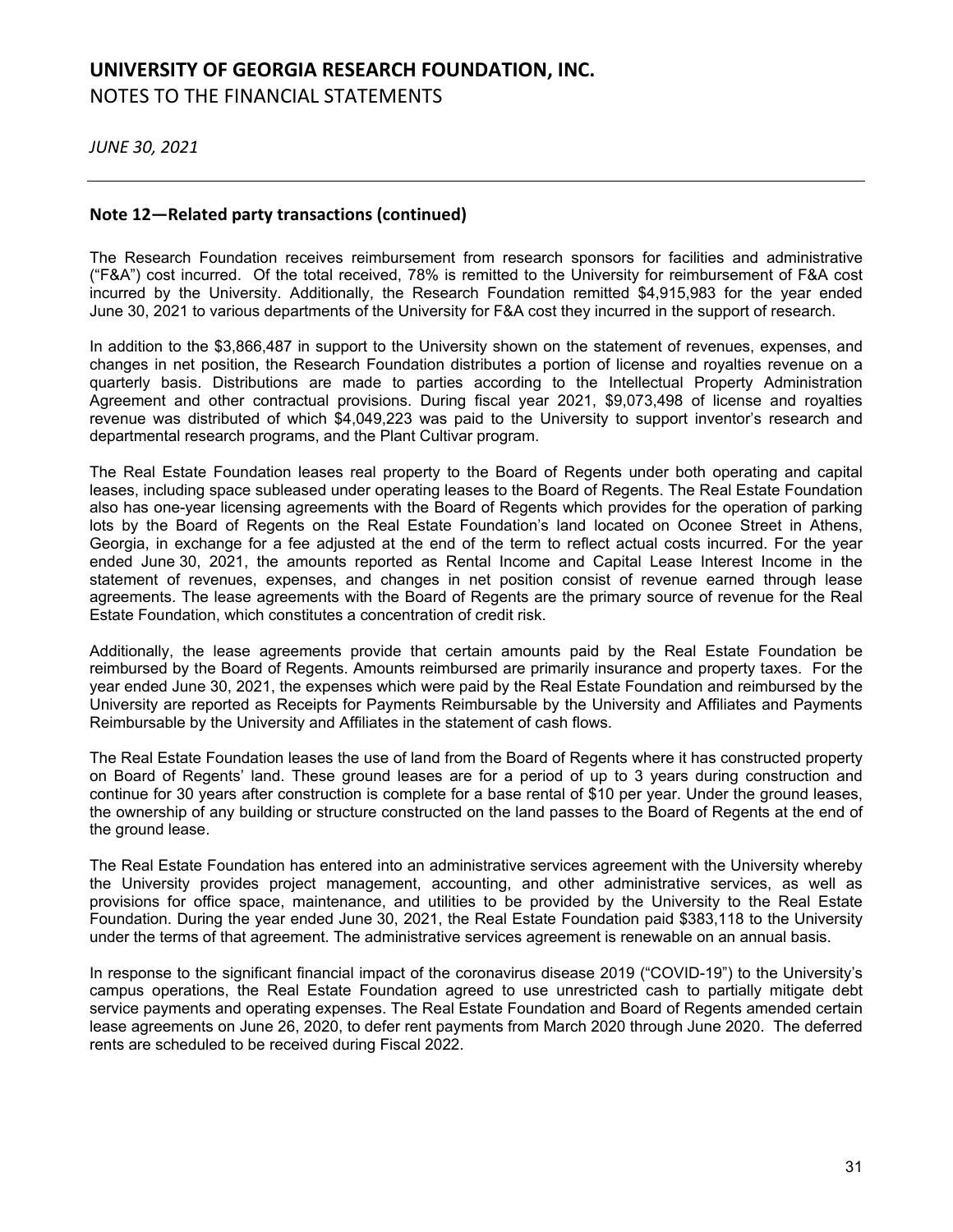# **UNIVERSITY OF GEORGIA RESEARCH FOUNDATION, INC.** NOTES TO THE FINANCIAL STATEMENTS

*JUNE 30, 2021*

# **Note 13—Significant funding sources**

For the fiscal year ended June 30, 2021, approximately \$147,000,000 (81%) of the Research Foundation's total federal expenditures and support were awarded by three (3) agencies of the United States government. Changes in governmental spending could have a significant impact on the operations of the Research Foundation.

# **Note 14—Commitments and contingencies**

In the normal course of business, there may be legal actions pending against the Research Foundation. At this time there are no such actions pending, therefore, no legal actions are expected to have a material effect on the Research Foundation's financial position, results of operations, or liquidity.

The Research Foundation has the following contractual commitments, in whole or in part, with parties other than the University:

The Georgia legislature passed legislation establishing the GRA Fund. The fund provides seed and early stage venture financing for businesses formed around intellectual property resulting from GRA universities. The Research Foundation committed a total of \$1,000,000 at \$200,000 per year for five years beginning in fiscal year 2009. During fiscal year 2021, \$7,983 was requested and transferred to the GRA Fund. As of June 30, 2021, the Research Foundation's remaining commitment is \$85,982. In July 2015, the Research Foundation made an additional commitment of \$1,000,000 at \$200,000 per year for five years to the GRA Fund. During fiscal year 2021, \$75,231 was requested and transferred to the GRA Fund. As of June 30, 2021, the Research Foundation's remaining commitment is \$328,154. tions pending, therefore, no legal actions are expected to have<br>anncial position, results of operations, or liquidity.<br>
The fund provisions of the following contractual commitments, in whole or in pa<br>
sisses formed around

The Research Foundation has committed to fund, in whole or in part, the following projects at the University:

Annual commitments totaling approximately \$763,000 exist to support general operating costs of the Georgia Advanced Computing Resource Center, the Coverdell and Riverbend buildings, to provide access dues to research computing resources, and support for the Animal Health Research Center.

The Research Foundation established the Special Research Hiring Initiative in fiscal year 2014 and the President's Extraordinary Research Faculty Hiring Initiative in fiscal year 2015. The fiscal year 2021 commitment for these initiatives is budgeted at approximately \$275,000.

# **Note 15—Risks and uncertainties**

The Foundations' operations may be affected by the recent and ongoing outbreak of COVID-19 which was declared a pandemic by the World Health Organization in March 2020. The ultimate disruption which may be caused by the outbreak is uncertain; however, it may result in a material adverse impact on the Foundations' financial position, operations, and cash flows. Possible effects may include, but are not limited to, disruption of the Foundations' revenue and a decline in value of assets held by the Foundations, including marketable securities.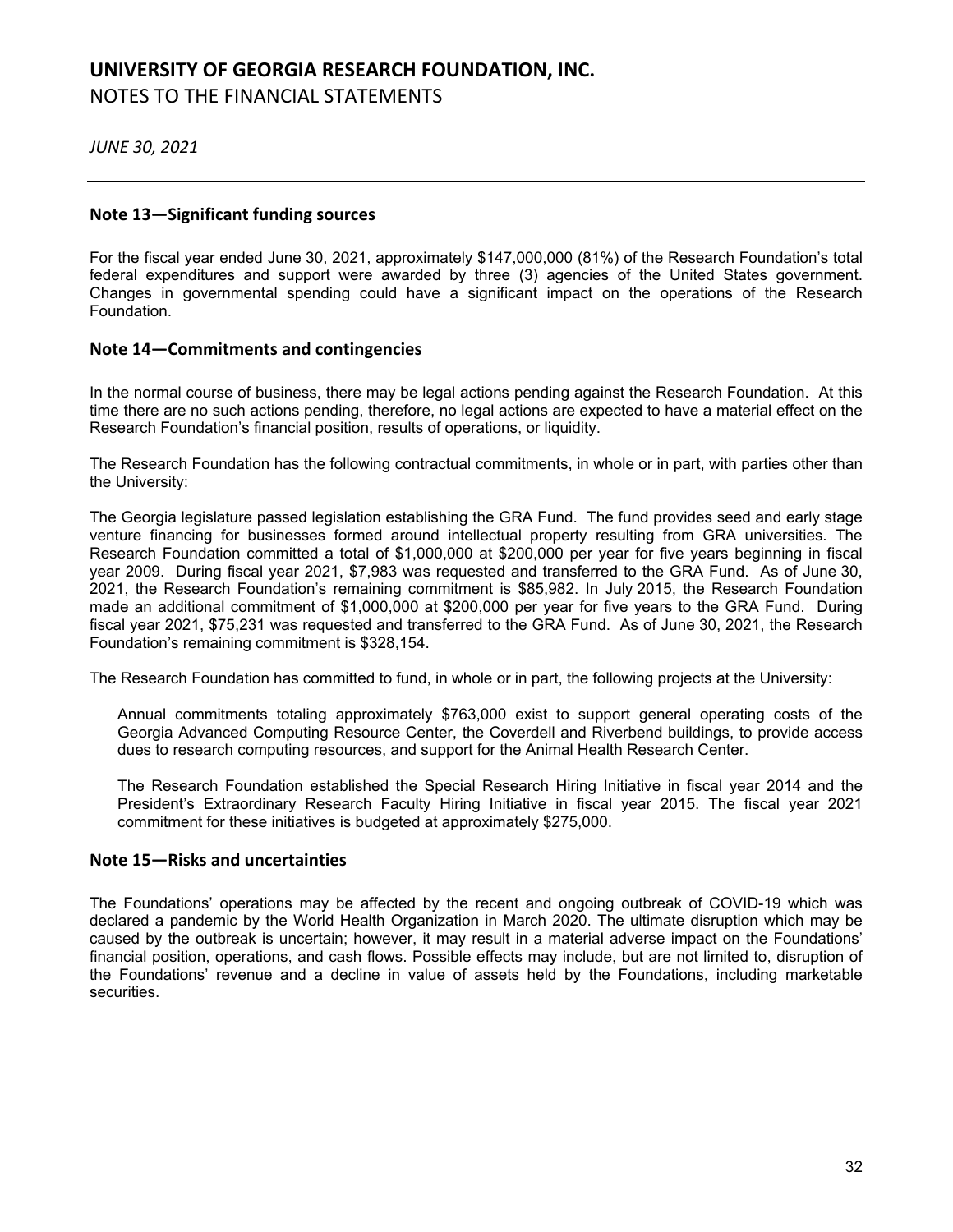# **Report of Independent Auditor on Internal Control over Financial Reporting and on Compliance and Other Matters Based on an Audit of Financial Statements Performed in Accordance with** *Government Auditing Standards*

The Audit Committee of the Board of Directors University of Georgia Research Foundation, Inc. Athens, Georgia

We have audited, in accordance with the auditing standards generally accepted in the United States of America and the standards applicable to financial audits contained in *Government Auditing Standards* issued by the Comptroller General of the United States, the financial statements of the University of Georgia Research Foundation, Inc. (the "Research Foundation"), an affiliate of the University of Georgia, which is a unit of the University System of Georgia, which is an organizational unit of the state of Georgia, as of and for the year ended June 30, 2021, and the related notes to the financial statements, which collectively comprise the Research Foundation's basic financial statements, and have issued our report thereon dated September 28, 2021. rdance with the auditing standards generally accepted in the table to financial auditing contained in Government Auditing<br>the United States, the financial statements of the University<br>sesearch Foundation"), an affiliate of

### **Internal Control over Financial Reporting**

In planning and performing our audit of the financial statements, we considered the Research Foundation's internal control over financial reporting ("internal control") to determine the audit procedures that are appropriate in the circumstances for the purpose of expressing our opinion on the financial statements, but not for the purpose of expressing an opinion on the effectiveness of the Research Foundation's internal control. Accordingly, we do not express an opinion on the effectiveness of the Research Foundation's internal control.

A *deficiency in internal control* exists when the design or operation of a control does not allow management or employees, in the normal course of performing their assigned functions, to prevent, or detect and correct, misstatements on a timely basis. A *material weakness* is a deficiency, or a combination of deficiencies, in internal control, such that there is a reasonable possibility that a material misstatement of the Research Foundation's financial statements will not be prevented, or detected and corrected, on a timely basis. A *significant deficiency* is a deficiency, or a combination of deficiencies, in internal control that is less severe than a material weakness, yet important enough to merit attention by those charged with governance.

Our consideration of internal control was for the limited purpose described in the first paragraph of this section and was not designed to identify all deficiencies in internal control that might be material weaknesses or, significant deficiencies. Given these limitations, during our audit we did not identify any deficiencies in internal control that we consider to be material weaknesses. However, material weaknesses may exist that have not been identified.

#### **Compliance and Other Matters**

As part of obtaining reasonable assurance about whether the Research Foundation's financial statements are free from material misstatement, we performed tests of its compliance with certain provisions of laws, regulations, contracts, and grant agreements, noncompliance with which could have a direct and material effect on the determination of financial statement amounts. However, providing an opinion on compliance with those provisions was not an objective of our audit and, accordingly, we do not express such an opinion. The results of our tests disclosed no instances of noncompliance or other matters that are required to be reported under *Government Auditing Standards*.